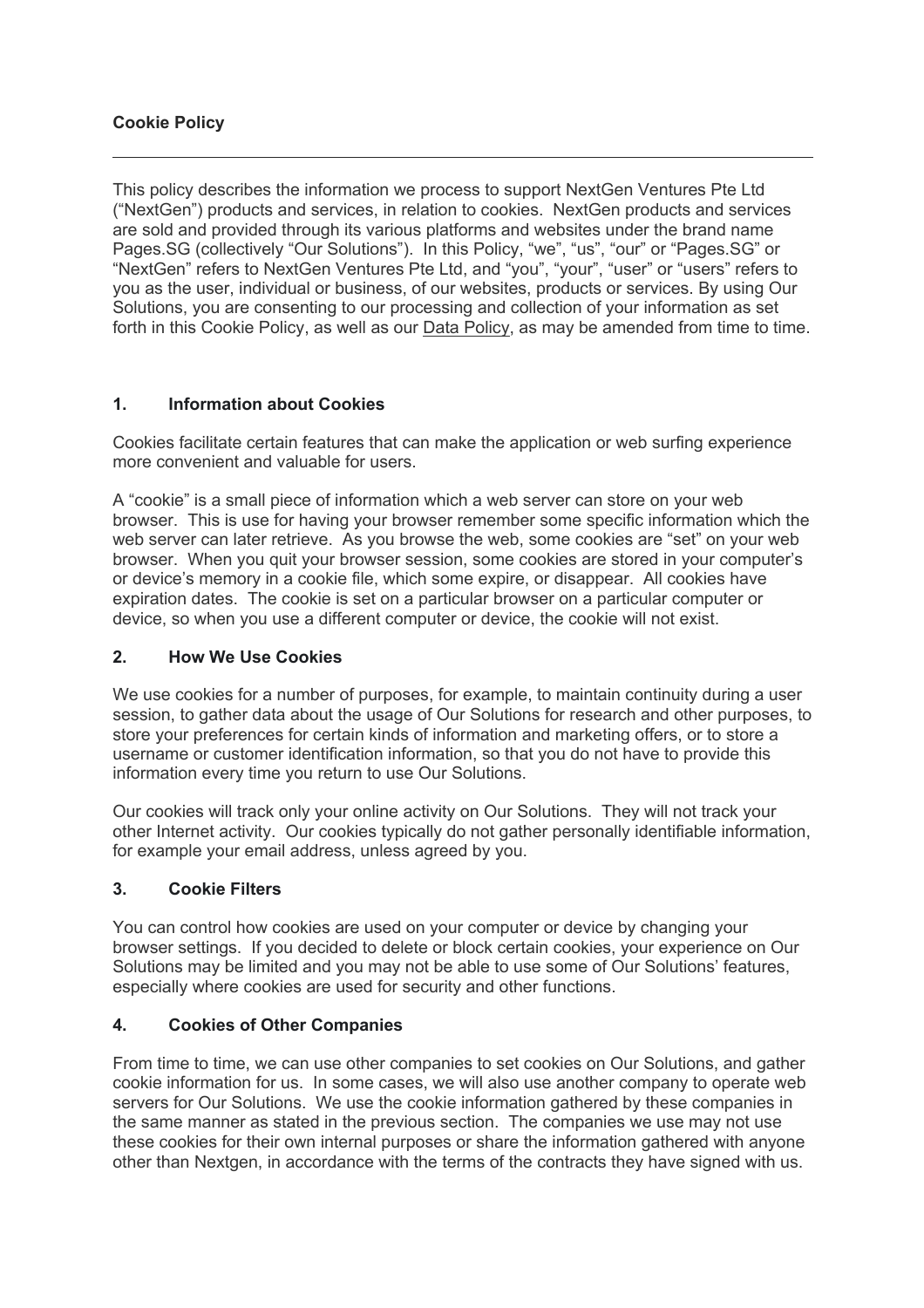# **5. Ordering Online**

Online ordering systems can use cookies that remember what a person buys or wants to buy. Cookies enable users to keep browsing and adding to their "shopping cart". They can even end a browser session, come back, and still have the same items in their cart from the last session, if they choose to.

## **6. Registering Online**

If you decide to register for product or service on Our Solutions, or join a chat group or online community, you will likely be asked to supply some information about yourself. Often cookies are used so that you do not have to identify yourself every time you re-enter these sites.

## **7. Site Personalization**

Cookies allow users to indicate what types of information they are interested in receiving when they visit a particular site. Users can then view only what they are interested in and not waste time with information that may not be of interest to them.

## **8. Web Site Tracking**

Tracking allows site owners to find out what pages visitors link to, and interpret or infer what is interesting to them. This helps the owners of sites to keep their content fresh and relevant.

### **9. Device Tracking**

We may use similar technologies, particularly in mobile advertising, that use device information to help deliver our advertisements and measure advertising campaign effectiveness. We and companies we work with may collect your device information when you use Our Solutions to see our ads.

Compiling and comparing these attributes can create a unique ID for individual devices and can be "matched" to the same attributes appearing other sites or mobile applications. Some companies we work with are also able to associate related devices into households based on consumer characteristics, such as IP addresses.

### **10. Targeted Marketing**

From time to time, we do place advertisements where we think they will be most relevant to customers. We place advertisements by developing and using our own marketing segments that may combine online and offline information about our current and prospective customers. Cookies can be used to build a profile of where in a particular site you visit. This information is then used to target advertising that might be of interest to you.

### **11. Security**

Cookies cannot be used to obtain data from your hard drive, get your e-mail address or steal sensitive or personal information about you. The only way that any private information could be part of your cookie file would be if you personally give that information to a web server. Also, each cookie can only be read by the server that set it, so strange servers cannot view or steal the information in a cookie that you have previously accepted. Note also that computer viruses are not passed through the setting or use of cookies.